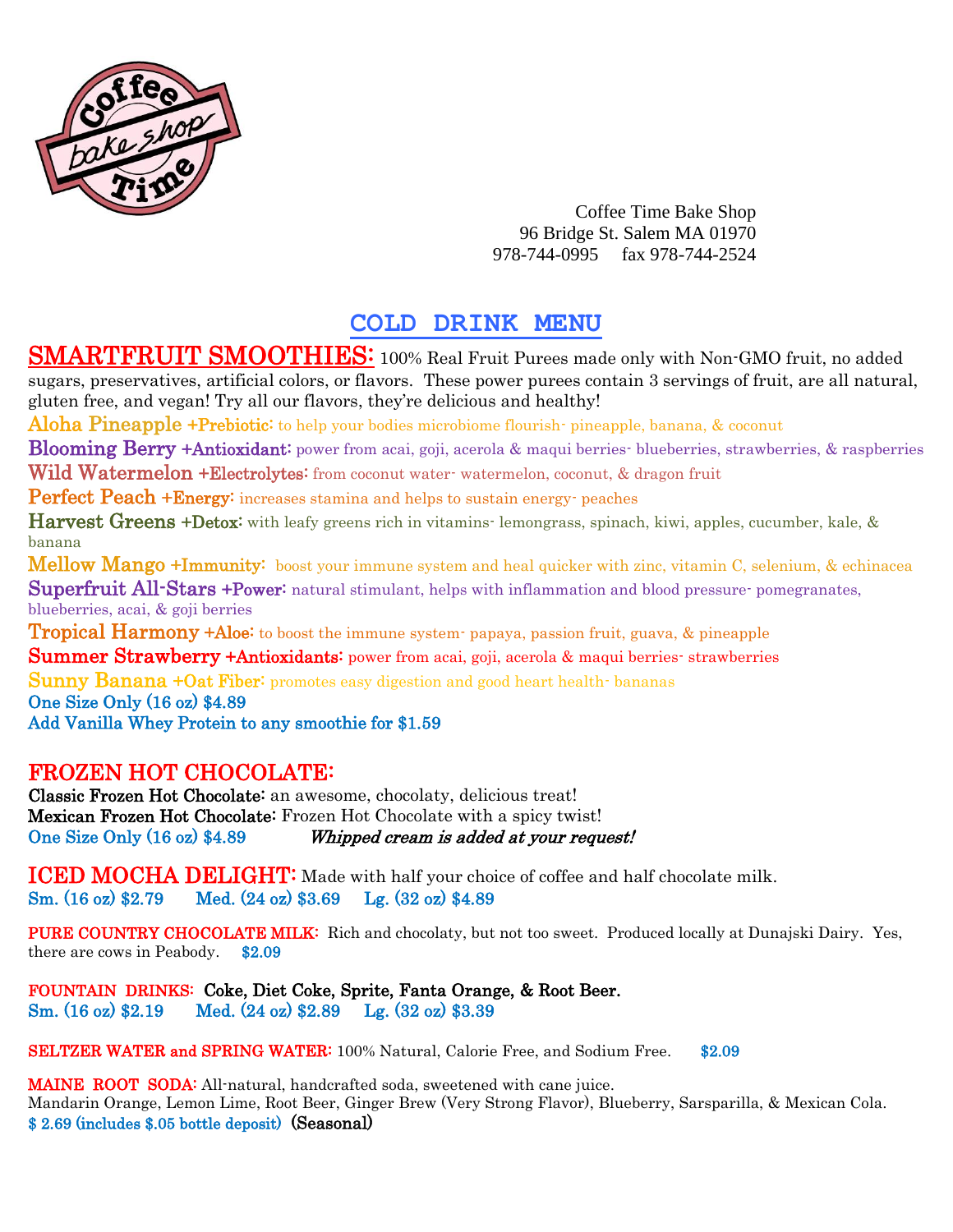

Coffee Time Bake Shop 96 Bridge St. Salem MA 01970 978-744-0995 fax 978-744-2524

## **COLD DRINK MENU**

FRESH SQUEEZED RASPBERRY LIME RICKEY: We mix, made-to-order, fresh squeezed lime juice with sugar or sweetener, ice, soda water, and raspberry flavor.

Lime or Lemon Rickey: freshly squeezed juice mixed with sugar and seltzer water. Limeade or Lemonade: freshly squeezed juice mixed with sugar and spring water. Add a twist with a shot of flavor: raspberry, cherry, strawberry, or vanilla. Sm. (16 oz) \$3.69 Med. (24 oz) \$4.99 (Seasonal)

ICED COFFEE: Our freshly brewed Iced Coffee is made extra strong so it never tastes watered down when added to ice. Available in regular, Swiss water-processed decaf, hazelnut, hazelnut decaf, French vanilla, and the flavor of the week. Add your choice of sweetener, cream, or milk including Oat or Almond. Sm. (16 oz) \$2.79 Med. (24 oz) \$3.69 Lg. (32 oz) \$4.89

HOUSE MADE COLD BREW: A fresh, stronger, and smoother iced coffee. Made with a special blend of beans and steeped for 16 hours. Sm. (16oz) \$3.69 Med. (24oz.) \$4.99 Lg. (32oz.) \$6.89

FRESHLY BREWED ICED TEA: Just the right strength when poured over ice, served plain or with your choice of sweeteners, honey, syrup flavors, or freshly cut lemon or lime.

Black: Fancy Orange Pekoe and Pekoe Cut Black Tea. Green: A delicate blend of green teas, naturally loaded with healthy antioxidants. Also choose from seasonal flavors such as Peach and Wild Berry Hibiscus. Sm. (16 oz) \$2.79 Med. (24 oz) \$3.69 Lg. (32 oz) \$4.89

FROZEN LEMONADE: We blend fresh squeezed lemon juice with sugar, spring water, and ice for a frosty refreshing treat. For a tangy twist, choose to add a shot of flavor. One Size Only (16 oz) \$4.89 (Seasonal)

ICED LATTE: Freshly brewed espresso and ice cold milk served over ice. We can sweeten your drink with sugar or a flavor shot. Available in regular and decaf. Choose from 2%, Skim, Whole, Oat, or Almond milks. Sm. (16 oz) \$3.89 Med. (24 oz) \$4.89 Lg. (32 oz) \$6.59

ICED CHAI TEA: Original Oregon Chai Tea (black tea & spices) mixed with 2% milk and poured over ice. Sm. (16 oz) \$3.89 Med. (24 oz) \$4.89 Lg. (32 oz) \$6.59

ICED VIETNAMESE: Downeaster Dark roast blended with sweetened condensed milk, poured over ice. Sm. (16 oz) \$4.69 Med. (24 oz) \$6.39 Lg. (32 oz) \$7.79

ICED CUBAN: For the true caffeine lover. Four shots of freshly brewed espresso with brown sugar and your choice of milk poured over ice.

One Size Only (24 oz) \$5.39

ITALIAN SODA: Soda water mixed with your favorite flavored Syrup: raspberry, strawberry, or cherry. Sm (16 oz) \$2.19 Med. (24 oz) \$2.89 Lg.(32oz) \$3.39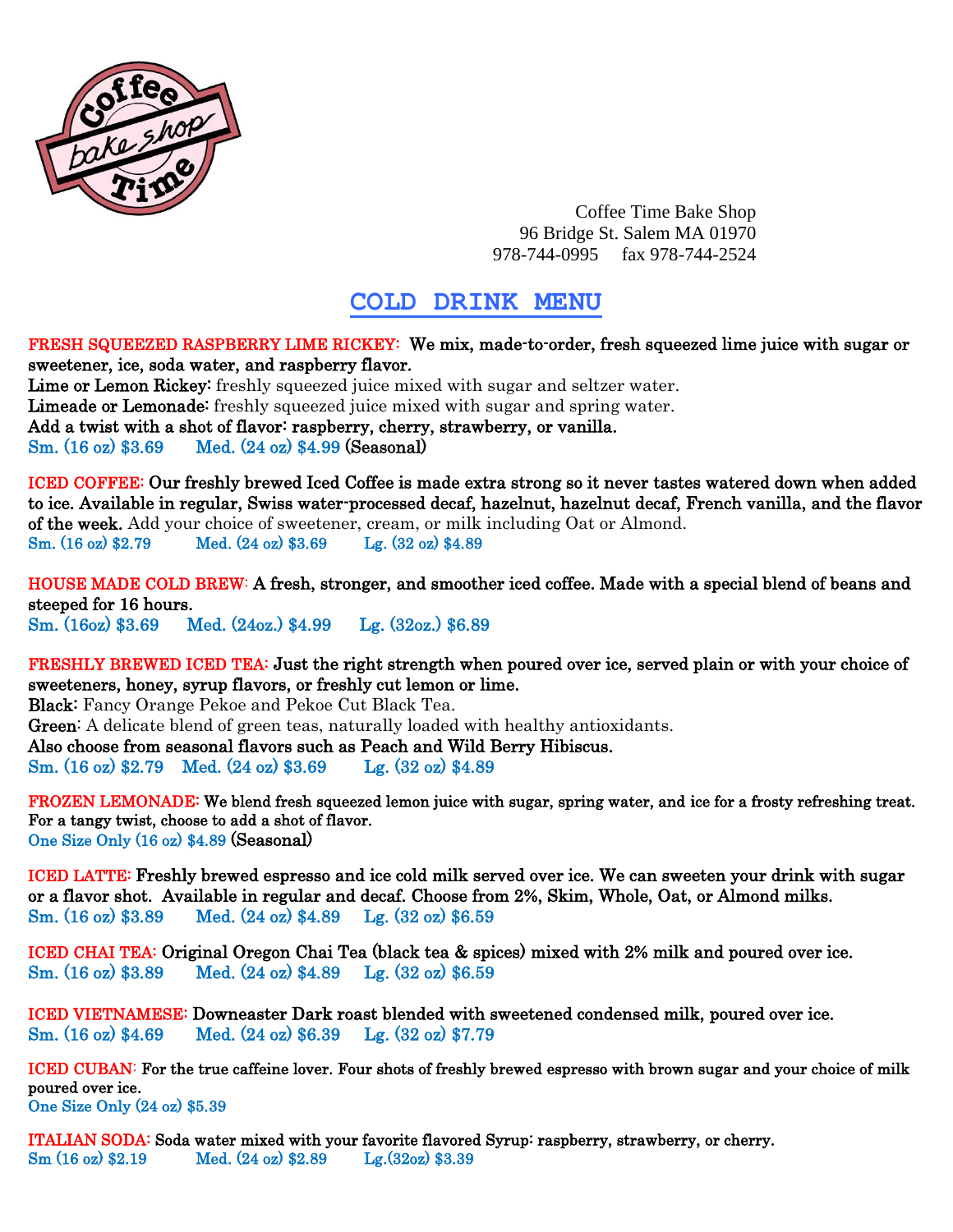

Coffee Time Bake Shop 96 Bridge St. Salem MA 01970 978-744-0995 fax 978-744-2524

# **HOT DRINK MENU**

COFFEE**: Add a variety of sugars, cream, and milks, including Oat or Almond, to your coffee.**

**\*** *Our House Coffee* **– Rich, smooth and freshly ground and brewed.** 

**\*** *Decaf Coffee* **- Our decaffeinated coffee is made from Swiss water-processed Colombian beans.** 

**\*** *Flavored Coffee* **- Our flavors include** *Hazelnut***,** *Hazelnut Decaf***,** *French Vanilla***,** *Pumpkin Spice* **and our** *Flavor of the Week***.** 

**\*** *Flavored Syrups-* **We offer a wide selection of sweetened flavor syrups, including** *Chocolate***,** *White Chocolate***,** *Caramel, Salted Caramel***,** *Pumpkin Spice, Toasted Marshmallow***,** *Gingerbread* **and** *Frosted Mint.* **Sm. (10 oz) \$2.06 Med. (16 oz) \$2.76 Lg. (20 oz) \$3.27** \**Add a Kick of Espresso for \$1.59*

## HOT MOCHA DELIGHT**:**

**A delicious treat made with half House Blend Coffee and half rich Hot Chocolate. Cream, sugar, and whipped cream are added at your request! Add** *raspberry***,** *salted caramel***, or** *toasted marshmallow* **syrup to your mocha for a real sweet treat. Sm. (10 oz) \$2.59 Med. (16 oz) \$3.45 Lg. (20 oz) \$4.16**

RISHI TEA**: Milk, cream, sugar, and or honey is added at your request.** 

**Our regular tea is:**

**ENGLISH BREAKFAST: Lively. Robust red cup with a brisk flavor and sweet caramel undertones.**

. *EARL GRAY* – Full-bodied and smooth with the enlivening floral character of real bergamot.

DEACF & *GREEN* – Choose from Jade Cloud, Matcha Super Green, or Yuzu Peach Green for a healthy antioxidant tea. **Sm. (10 oz) \$2.06 Med. (16 oz) \$2.76 Lg. (20 oz) \$3.27**

## OREGON CHAI LATTE**:**

**Warm, creamy, and invigorating! A mixture of Black Tea and Spices steamed with 2% Milk. The Spices in this drink will energize and invigorate you! \*** *Cherry Vanilla Chai Tea* **- Cherry and Vanilla syrup are added to the original Chai Tea. Sm. (10 oz) \$3.59 Med. (16 oz) \$4.39 Lg. (20 oz) \$5.49** *Add a Kick of Espresso for 1.59.*

## HOT CUBAN:

**Four shots of freshly brewed espresso with melted brown sugar and steamed milk. One Size (10 oz) \$5.39**

## **HOT APPLE CIDER:**

**A delicious blend of apples grown from local farms. Add a nice blend of spices to your cider! Sm. (10 oz) \$2.59 Med. (16 oz) \$3.45 Lg. (20 oz) \$4.16**

*More Delicious Beverages on the Other Side*